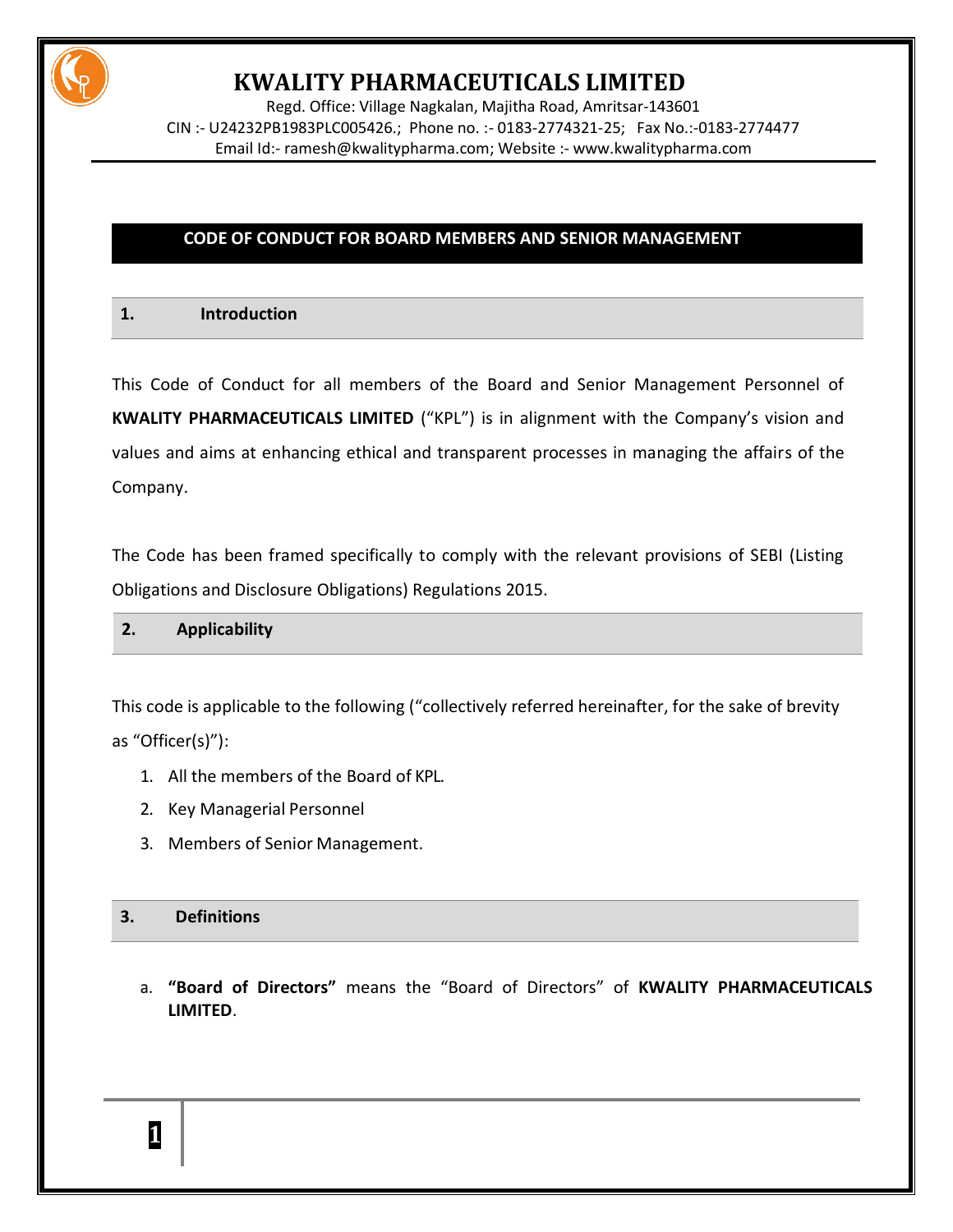Regd. Office: Village Nagkalan, Majitha Road, Amritsar-143601 CIN :- U24232PB1983PLC005426.; Phone no. :- 0183-2774321-25; Fax No.:-0183-2774477 Email Id:- [ramesh@kwalitypharma.com;](mailto:ramesh@kwalitypharma.com) Website :- [www.kwalitypharma.com](http://www.kwalitypharma.com/)

- b. **"Code"** means the Code of Conduct for officers of the company which includes Board Members, Key Managerial Personnel and Senior Management
- c. **"Company"** means **KWALITY PHARMACEUTICALS LIMITED**.
- d. **"Relative"** shall mean the same as defined under Section 2(77) of the Companies Act, 2013.
- e. **"Independent Director"** means a Director of the Company, not being a Managing or Whole-Time Director or a Nominee Director and who is neither a Promoter nor belongs to the Promoter Group of the Company and who satisfies the criteria of independence as prescribed under the provisions of the Companies Act 2013 (including the rules prescribed thereunder) and the SEBI (Listing Obligations and Disclosure Requirements) Regulations 2015.
- f. **"Interest in transaction"** means any material pecuniary interest in any contract or arrangement, either by himself / herself or through his / her relative.
- g. **"Key Managerial Personnel"** means "Key Managerial Personnel" as defined under the Companies Act, 2013 and the rules made thereunder.
- h. **"Senior Management" Personnel** shall mean personnel of the Company who are members of its core management team excluding Board of Directors. Normally this would comprise of all members of management one level below the executive Directors, including all functional heads.

*In the Company's context, it covers the KMP's and any appointees at the "CxO" Level.*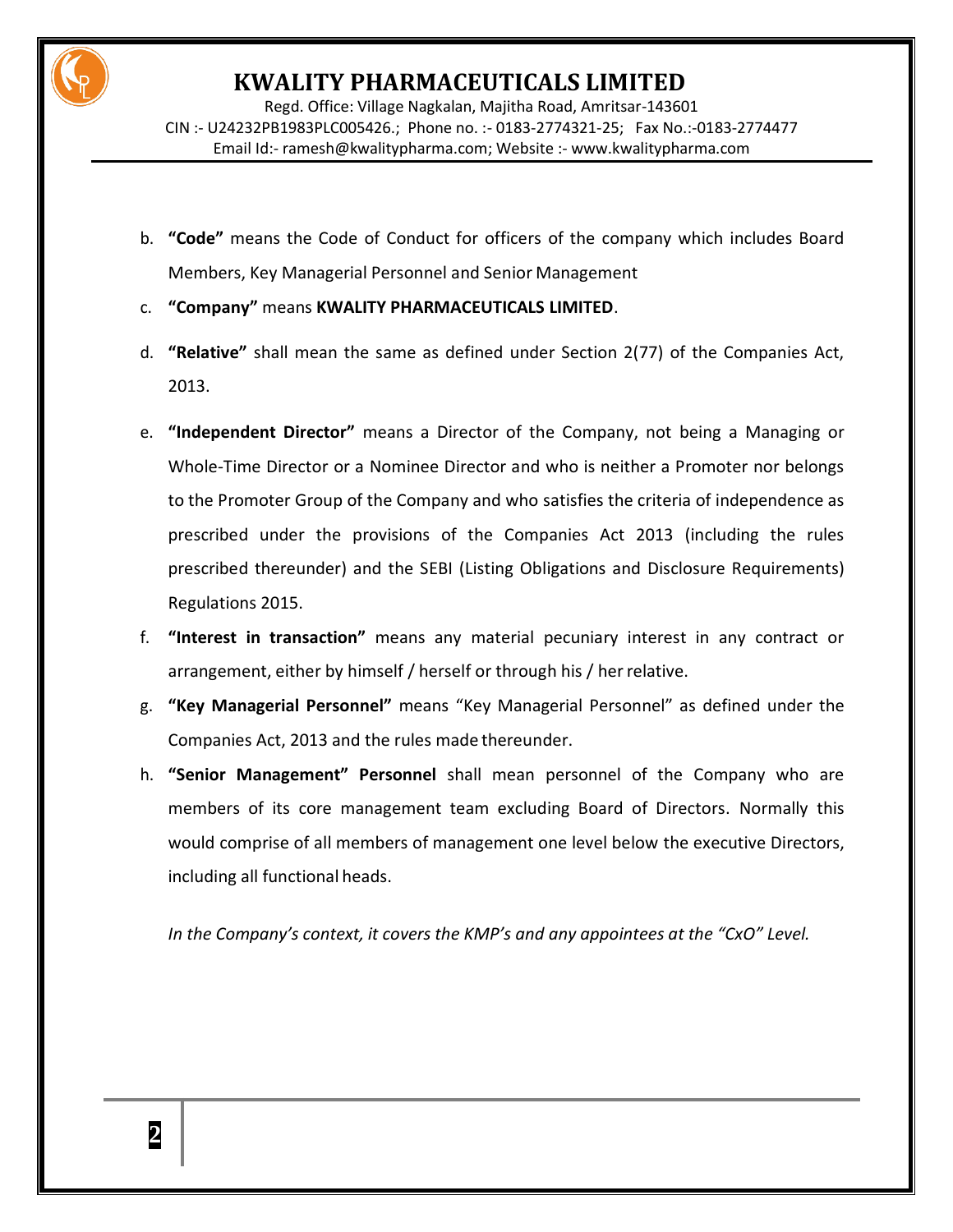

Regd. Office: Village Nagkalan, Majitha Road, Amritsar-143601 CIN :- U24232PB1983PLC005426.; Phone no. :- 0183-2774321-25; Fax No.:-0183-2774477 Email Id:- [ramesh@kwalitypharma.com;](mailto:ramesh@kwalitypharma.com) Website :- [www.kwalitypharma.com](http://www.kwalitypharma.com/)

#### **4. Governing Principles and Responsibilities under the Code**

The purpose of this Code is to outline the principles governing the conduct of the Officers for discharging their functions and duties of the Company, in the following areas:

#### **Honesty and Integrity**

The Officers have to observe honesty, integrity and law abiding behavior and to exercise powers vested in them in good faith in the interest of the Company.

### **Compliance of Company Policies and applicablelaws**

The Officers have to ensure compliance of company's policies and applicable laws.

#### **Conflict of Interest**

Officers should not make any investment, accept any positions or benefits, participate in any transaction or business arrangement or otherwise act in a manner that creates or appears to create a conflict of interest unless they make a disclosure of all such facts and circumstances. A "Conflict of Interest" arises you take actions or have interests that conflict in any way with the interest of the Company.

### **Protecting Company's Confidential Information**

- i. Officers shall maintain confidentiality of information acquired during performance of their duties and shall not use it for personal gain or advantage.
- ii. The confidential information shall be disclosed only in case the same is authorized by the Company or such disclosure is required by law.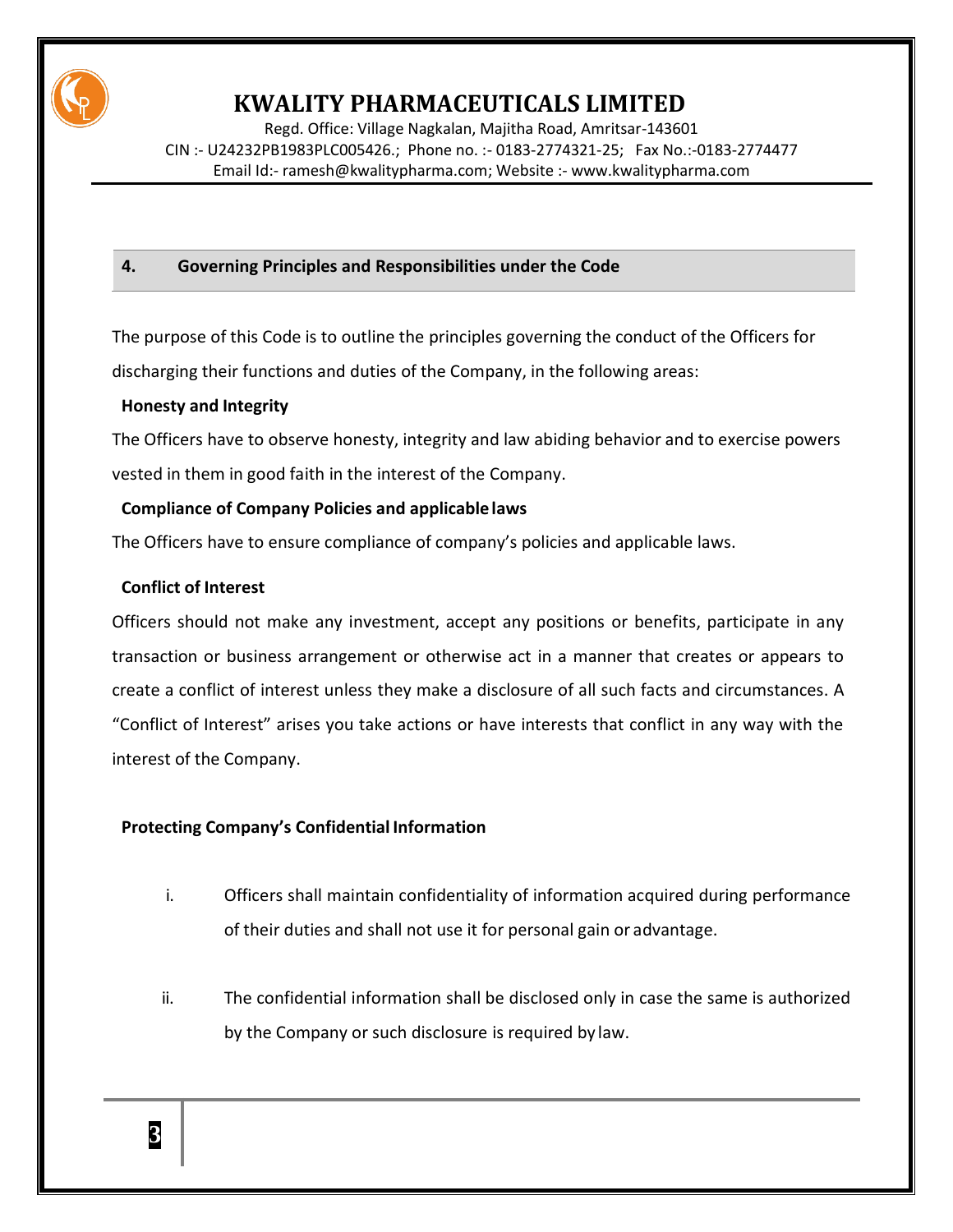

Regd. Office: Village Nagkalan, Majitha Road, Amritsar-143601 CIN :- U24232PB1983PLC005426.; Phone no. :- 0183-2774321-25; Fax No.:-0183-2774477 Email Id:- [ramesh@kwalitypharma.com;](mailto:ramesh@kwalitypharma.com) Website :- [www.kwalitypharma.com](http://www.kwalitypharma.com/)

#### **Disclosure of Company's information to public, press or media**

Disclosure of Company's information shall be made in compliance with the Code of Practices and Procedures for Fair Disclosures, as approved by the Board ofDirectors.

### **Company's Assets / Intellectual Property**

Officers shall ensure that assets of the Company are used for Company's business purposes only and will take due care that the Company's assets in their custody/Control are not misappropriated, loaned to others, sold or donated, without proper Company authorization.

They shall also make their best efforts to protect all Intellectual Properties related to the Company.

#### **Gifts**

Officers shall not accept or offer, directly or indirectly, any gifts, donations, remuneration, hospitality, illegal payments or benefits, from customers, vendors, suppliers, consultants of the Company and/or any other person that is intended to influence any business decision related to the Company.

However, hospitality extended by a Business Associate during Training/Conference/Meeting/ Seminar/Workshop shall not constitute violation of the Code.

It is hereby clarified that acceptance of inexpensive gifts, infrequent business meals, celebratory events and entertainment, provided that they are not excessive or create an appearance of impropriety, shall also not constitute violation of the Code.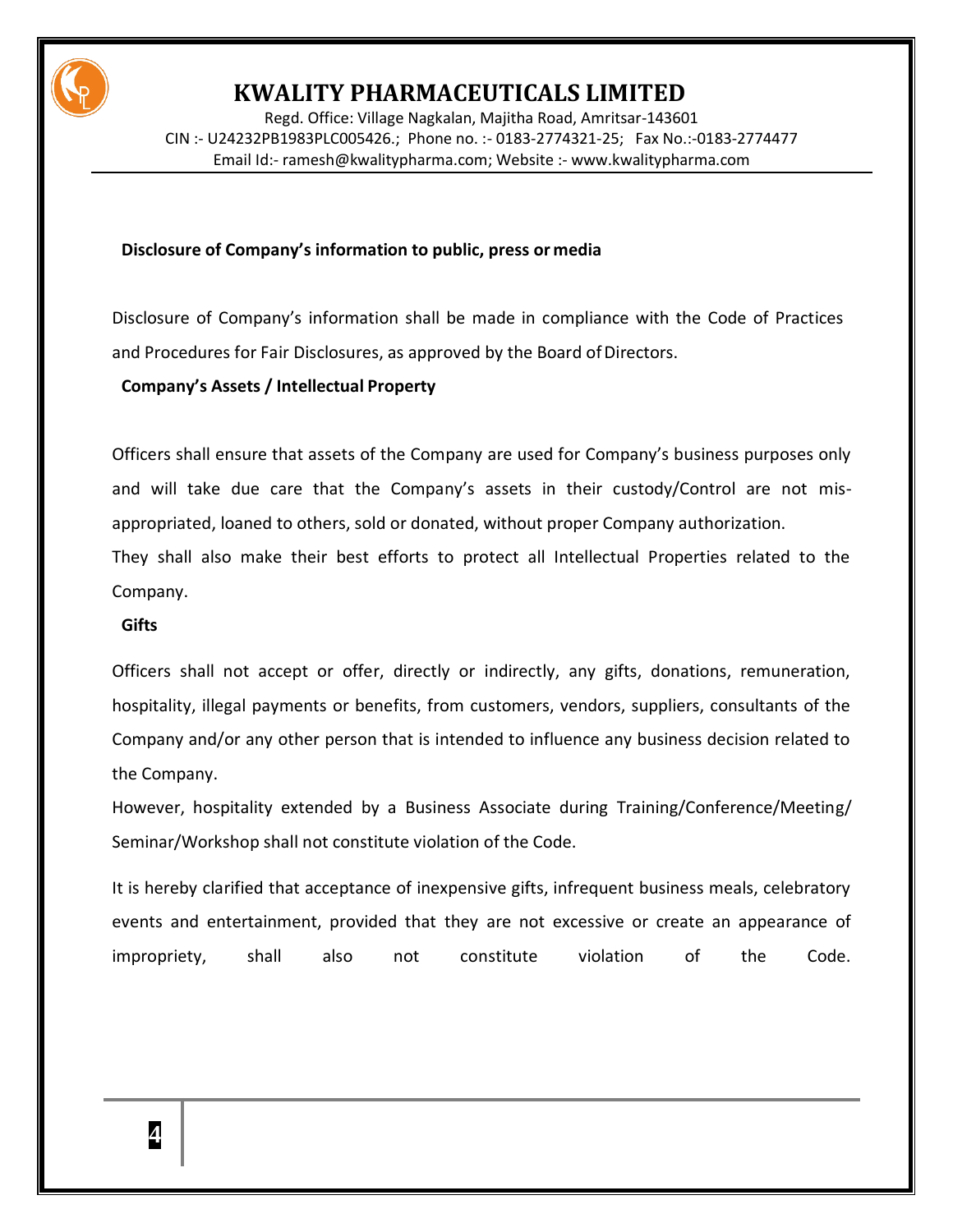

Regd. Office: Village Nagkalan, Majitha Road, Amritsar-143601 CIN :- U24232PB1983PLC005426.; Phone no. :- 0183-2774321-25; Fax No.:-0183-2774477 Email Id:- [ramesh@kwalitypharma.com;](mailto:ramesh@kwalitypharma.com) Website :- [www.kwalitypharma.com](http://www.kwalitypharma.com/)

#### **Protection of Whistle Blower**

Any employee of the Company may report an existing or potential breach of the Code to the Whistle Blower Committee or in exceptional circumstances to the Chairman of the Audit Committee. Upon receipt of such report, the Whistle Blower Committee / Audit Committee shall examine the report and may take suitable corrective or disciplinary action, as they may deem fit.

Appropriate steps shall be taken to protect a whistle blower that raises a concern in good faith and the identity of the whistle blower shall be protected to the extent possible and permitted under law

### **CorporateOpportunities**

Except as may be permitted by Board of Directors/Company policy, Officers are prohibited from:

- i. Taking for themselves personally, opportunities that belong to either the Company or are discovered through the use of Company's property, information or position;
- ii. Using the Company's property, information, or position for personal gain; and
- iii. Competing with the Company.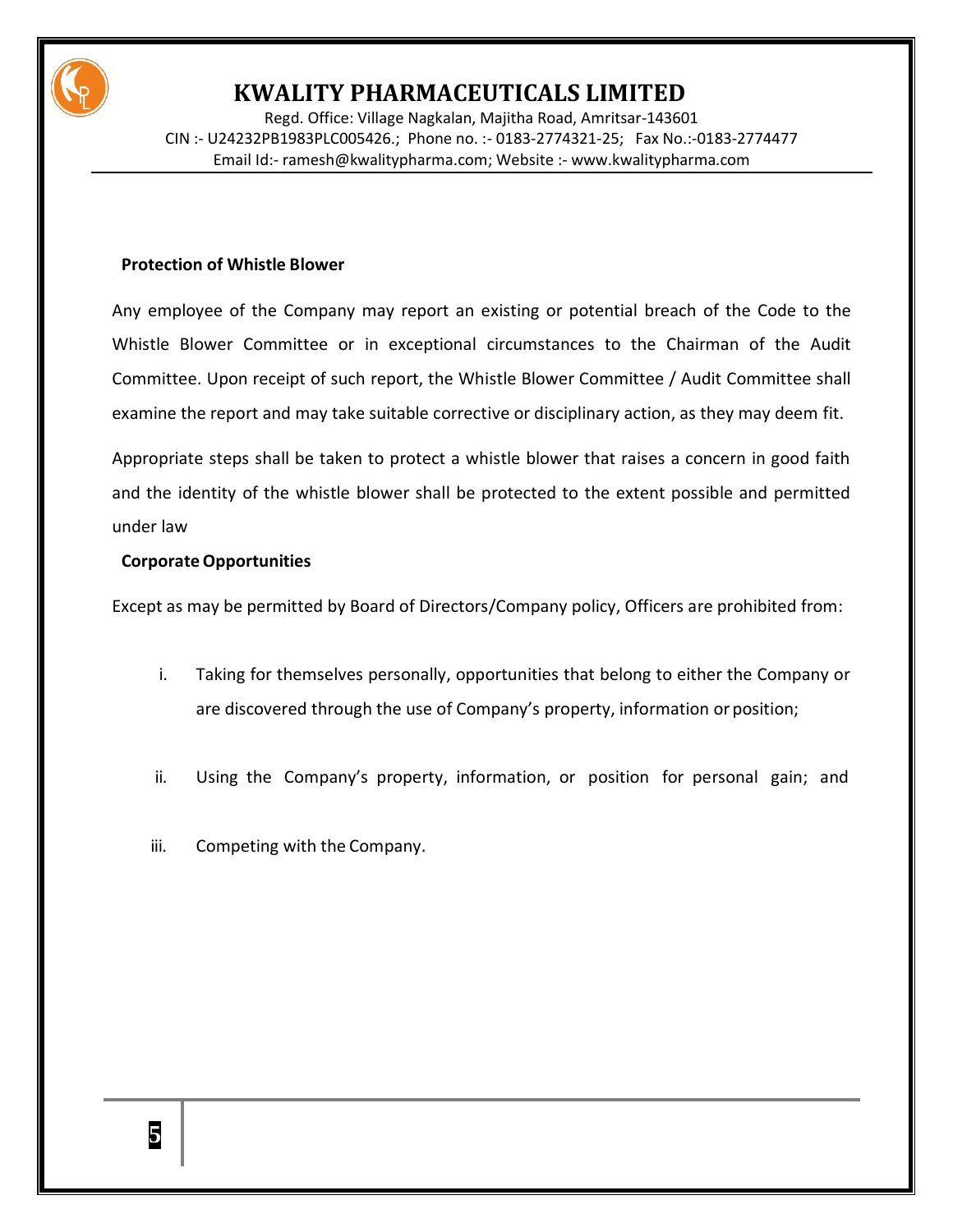

Regd. Office: Village Nagkalan, Majitha Road, Amritsar-143601 CIN :- U24232PB1983PLC005426.; Phone no. :- 0183-2774321-25; Fax No.:-0183-2774477 Email Id:- [ramesh@kwalitypharma.com;](mailto:ramesh@kwalitypharma.com) Website :- [www.kwalitypharma.com](http://www.kwalitypharma.com/)

#### **5. Independent Directors**

### **Code of conduct as per Schedule IV of the Companies Act, 2013**

Independent director will also abide with the code of conduct for Independent Director(s) as provided in Schedule IV of the Companies Act, 2013

### **6. Duties of Independent Director**

**6**

- i. Undertake appropriate induction and regularly update and refresh their skills, knowledge and familiarity with the company;
- ii. Seek appropriate clarification or amplification of information and, where necessary, take and follow appropriate professional advice and opinion of outside experts at the expense of the company;
- iii. Strive to attend all meetings of the Board of Directors and of the Board committees of which he is a member;
- iv. Participate constructively and actively in the committees of the Board in which they are chairpersons or members;
- v. Strive to attend the general meetings of the company;
- vi. Where they have concerns about the running of the company or a proposed action, ensure that these are addressed by the Board and, to the extent that they are not resolved, insist that their concerns are recorded in the minutes of the Board meeting;
- vii. Keep themselves well informed about the company and the external environment in which it operates;
- viii. Not to unfairly obstruct the functioning of an otherwise proper Board or committee of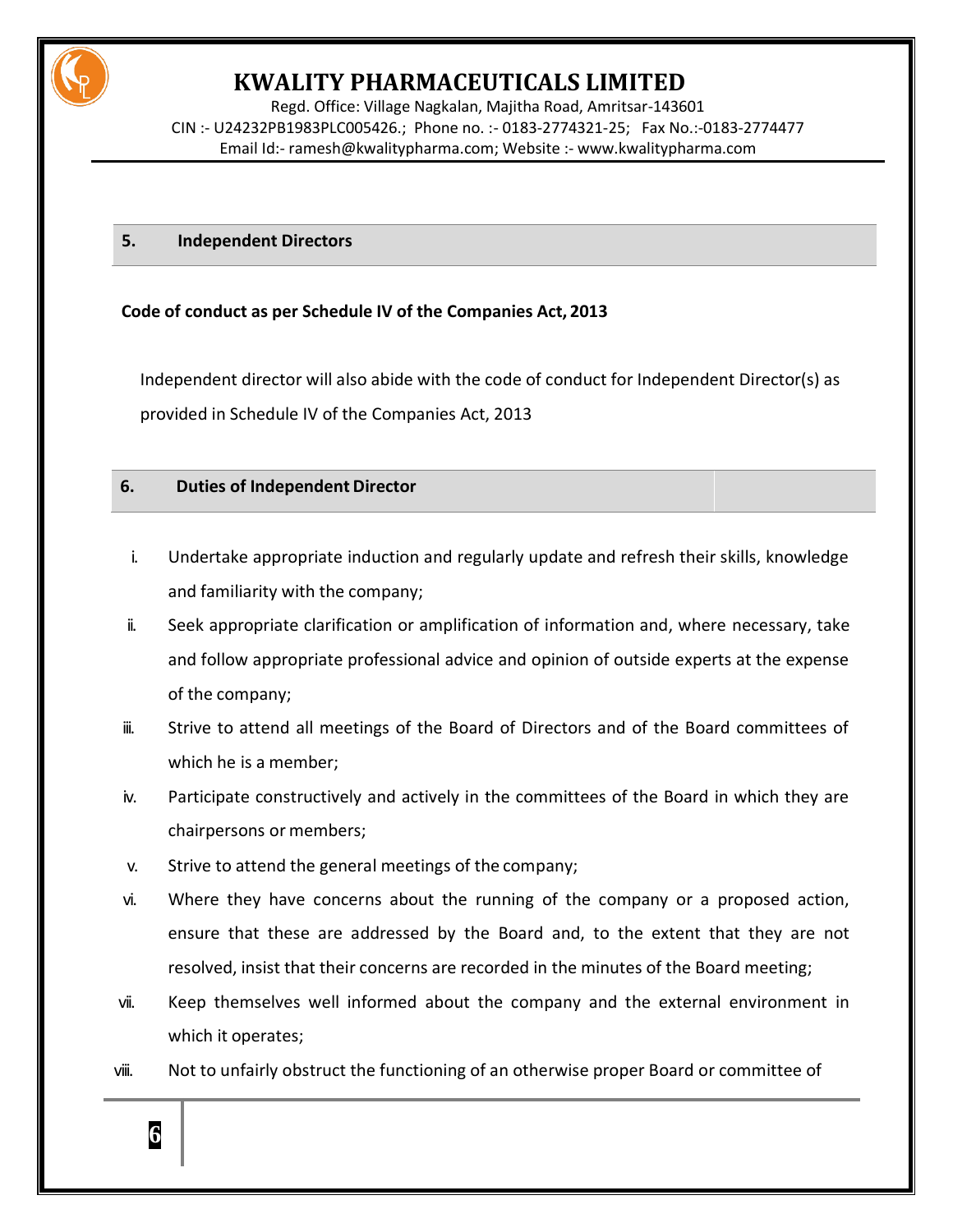

Regd. Office: Village Nagkalan, Majitha Road, Amritsar-143601 CIN :- U24232PB1983PLC005426.; Phone no. :- 0183-2774321-25; Fax No.:-0183-2774477 Email Id:- [ramesh@kwalitypharma.com;](mailto:ramesh@kwalitypharma.com) Website :- [www.kwalitypharma.com](http://www.kwalitypharma.com/)

the Board;

**7**

- ix. Pay sufficient attention and ensure that adequate deliberations are held before approving related party transactions and assure themselves that the same are in the interest of the company;
- x. Ascertain and ensure that the company has an adequate and functional vigil mechanism and to ensure that the interests of a person who uses such mechanism are not prejudicially affected on account of such use;
- xi. Report concerns about unethical behavior, actual or suspected fraud or violation of the company's code of conduct or ethics policy;
- xii. Acting within his authority, assist in protecting the legitimate interests of the company, shareholders and its employees;
- xiii. Not disclose confidential information, including commercial secrets, technologies, advertising and sales promotion plans, unpublished price sensitive information, unless such disclosure is expressly approved by the Board or required by law.

### **7. Disclosure by the director(s) of their concern or interest**

- i. Disclosure regarding concern or interest in any company or companies or bodies corporate, firms, or other association of individuals (including the shareholding) is to be made by each director:
	- At the first meeting of the Board in which he participates as a Director and
	- **Thereafter at the first meeting of the Board in every financial year; and whenever** there is any change in the disclosures already made, then at the first Board meeting held after such change,
- ii. Every Director of a company who is in any way, whether directly or indirectly, concerned or interested in a contract or arrangement, or proposed contract or arrangement, entered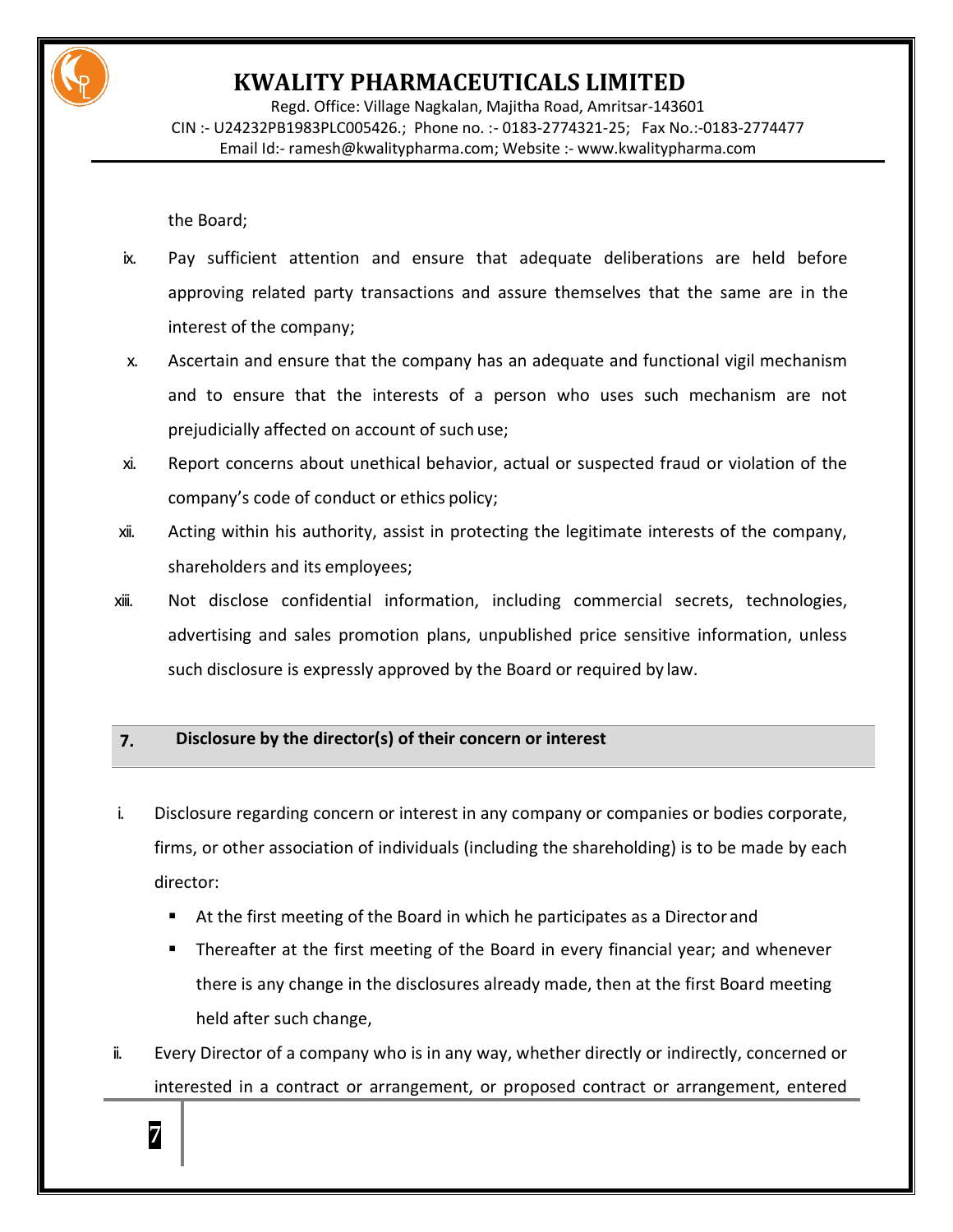

Regd. Office: Village Nagkalan, Majitha Road, Amritsar-143601 CIN :- U24232PB1983PLC005426.; Phone no. :- 0183-2774321-25; Fax No.:-0183-2774477 Email Id:- [ramesh@kwalitypharma.com;](mailto:ramesh@kwalitypharma.com) Website :- [www.kwalitypharma.com](http://www.kwalitypharma.com/)

into or to be entered into—

- With a body corporate in which such Director, or such Director in association with any other Director, holds more than two percent shareholding of that body corporate, or is a Promoter, Manager, Chief Executive Officer of that body corporate; or
- With a firm or other entity in which, such Director is a partner, owner or member, as the case may be shall disclose the nature of his concern or interest at the meeting of the Board in which the contract or arrangement is discussed and shall not participate in such meeting.

It shall be the duty of the Director giving notice of interest to cause it to be disclosed at the meeting held immediately after the date of the notice.

iii. Every Director shall disclose his concern or interest in any company or companies or bodies corporate (including shareholding interest), firms or other association of individuals, by giving a notice in writing in Form No. MBP 1.

#### **8. Reporting**

Any question or interpretation under the Code will be considered by the Board or any other person authorized by the Board in the said behalf. All queries in this regard should be addressed to the Company Secretary. Officers may approach the Company Secretary to facilitate approval of the Board, wherever required under the Code.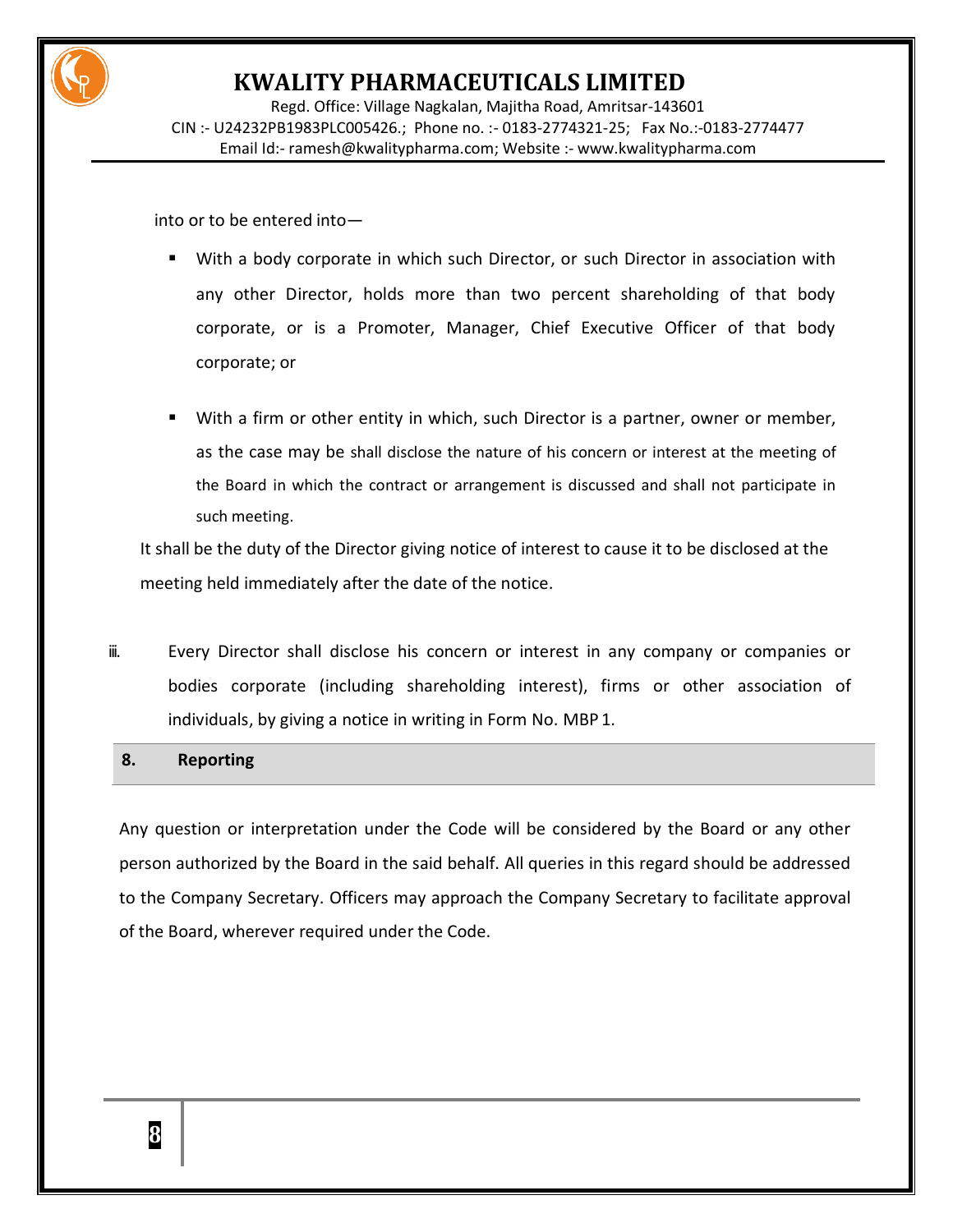

Regd. Office: Village Nagkalan, Majitha Road, Amritsar-143601 CIN :- U24232PB1983PLC005426.; Phone no. :- 0183-2774321-25; Fax No.:-0183-2774477 Email Id:- [ramesh@kwalitypharma.com;](mailto:ramesh@kwalitypharma.com) Website :- [www.kwalitypharma.com](http://www.kwalitypharma.com/)

#### **9. Publication of the Code**

The Code shall be posted on the website of the Company.

#### **10. Annual Compliance Reporting**

Officers shall also affirm compliance with the Code on an annual basis as at the end of each financial year. The affirmation will be given to the Company Secretary in the prescribed format appearing in **Appendix – I** of the Code on or before 30 days from the close of the relevant financial year.

The Annual Report of the Company shall carry a declaration to this effect signed by Chief Executive Officer of the Company.

#### **11. Amendment(s)**

Any amendment to this Code shall be possible only with the prior approval of the Board of Directors.

#### **12. Waiver**

Waiver of any provision of the Code for an Officer must be placed for approval before the Board of Directors of the Company.